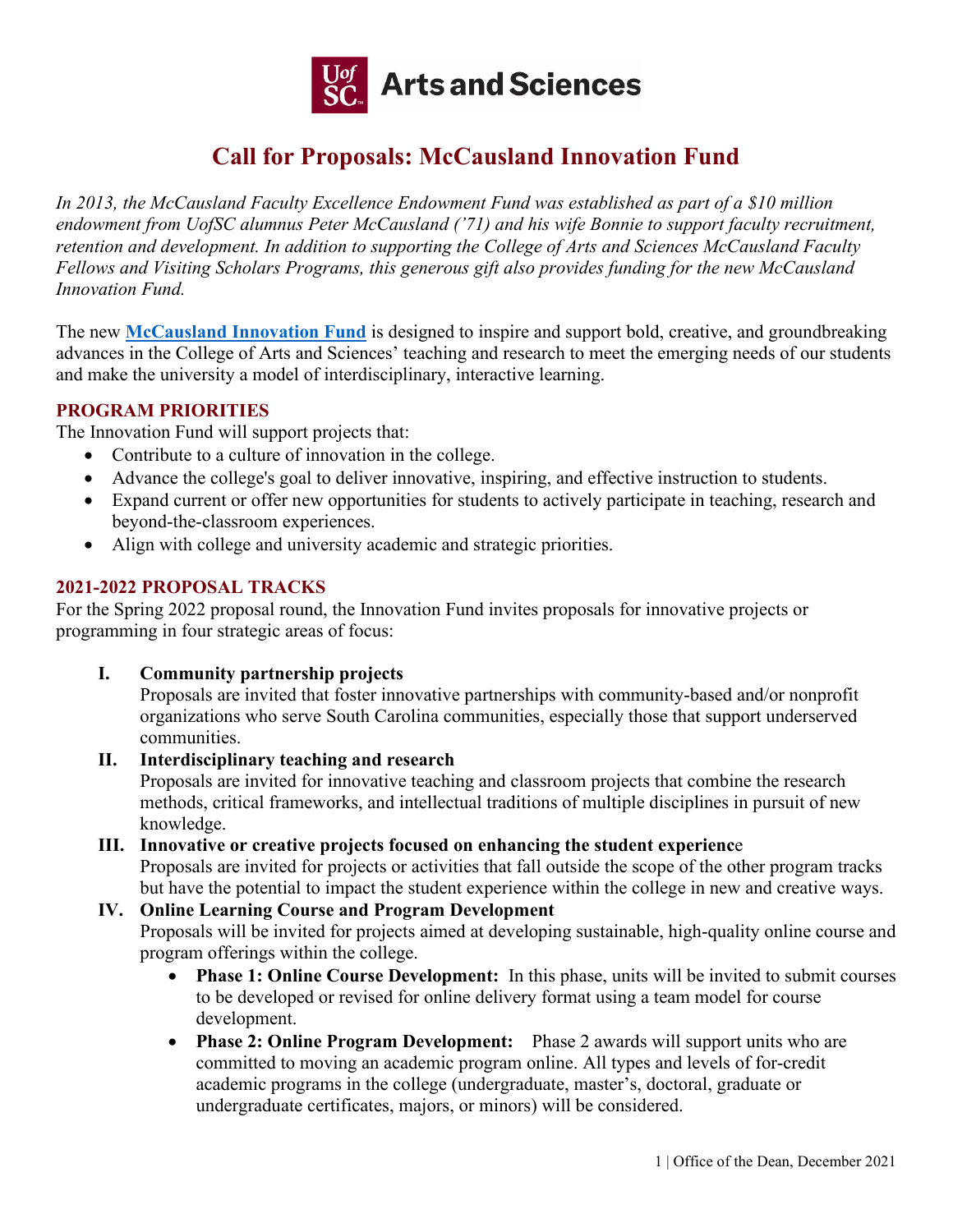# **McCausland Innovation Fund Proposal Tracks I – III**

Full-time faculty and staff are invited to submit proposals for projects, technology or academic programming in the following four strategic focus areas. Proposals may address a single track or multiple tracks. The application deadline for the initial call is January 31, 2022. **Complete information and the online application form can be found on the [McCausland Innovation Fund website.](https://www.sc.edu/study/colleges_schools/artsandsciences/internal/for_faculty_staff/college_initiatives/mccausland/innovation_fund/index.php)**

### **Track I: Community Partnership Projects**

Proposals are invited that foster partnerships with community-based and/or nonprofit organizations who serve South Carolina communities, especially those that support underserved communities. We seek initiatives that involve students in projects that not only demonstrate the college's genuine commitment to community engagement but expand our students' horizons of what is possible when we both learn from and learn with the broader community.

Examples of possible projects:

- Development of inventive classroom-centered, experiential learning opportunities that involve partnerships with nonprofit or community-based organizations.
- Development of unique internship opportunities with nonprofit or community-based organizations that involve hands-on faculty and community partner mentoring of students.
- Development of interdisciplinary student research projects that combine classroom instruction with applied or field research experiences that partner with organizations led by and/or targeting underserved communities.

# **Track II: Interdisciplinary Teaching and Research**

Proposals are invited for innovative teaching and classroom projects that combine the research methods, critical frameworks, and intellectual traditions of multiple disciplines in pursuit of new knowledge. Proposed projects should make meaningful connections across subject areas that demonstrate to students how different scholarly perspectives and techniques can be used to explore big questions. Priority will be given to initiatives that emphasize the benefits of collaboration and demonstrate the applications of interdisciplinary research for wider audiences.

Examples of possible uses of funds:

- Development of a new interdisciplinary degree that prepares students for burgeoning career paths and areas of post-graduate study.
- Building or redesigning a new course around a team-teaching model that combines the expertise and objectives of two or more faculty to investigate a single issue or set of problems.
- Workshops and symposia that allow students to apply what they are learning to new contexts in creative and unexpected ways.

#### **Track III: Innovative or Creative Projects that Enhance the Student Experience**

Proposals are invited for projects or activities that fall outside the scope of the other program tracks but have the potential to impact the student experience within the college in new and innovative ways. The proposed projects may relate to activities in or out of the classroom.

Examples of possible projects:

- Development of new or experimental in-person courses (rather than online or hybrid).
- Creative redesign of a high-impact existing course to incorporate cutting-edge pedagogical approaches or innovative course content.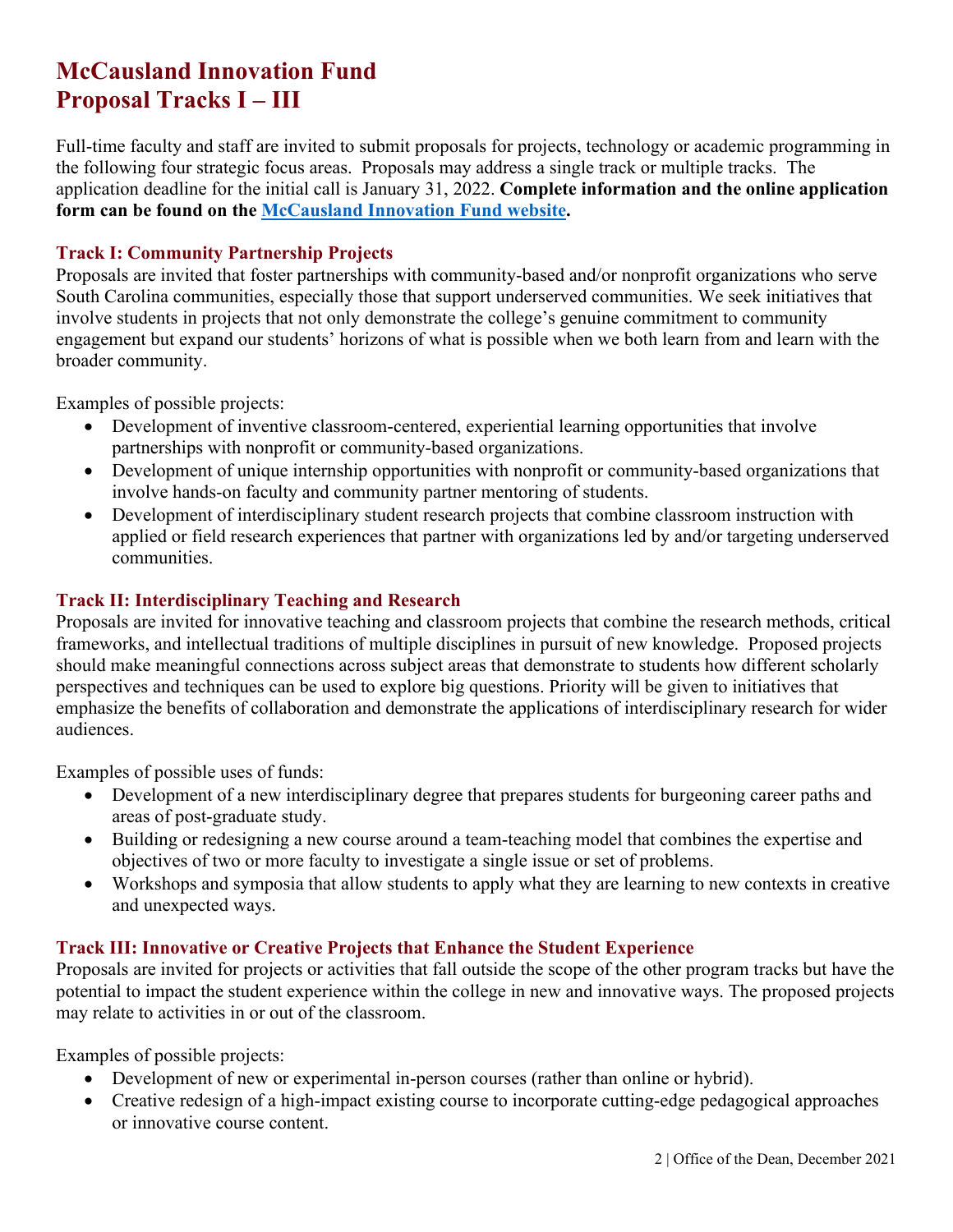- Purchase of experimental or unusual instructional equipment, a piece of software or other curricular resource to support a current college course, not supported by lab fees.
- Funding to improve student participation in course-related activities such as field or research trips or course-related travel opportunities such as study abroad.

### **PROGRAM GUIDELINES**

- Project proposals may respond to a single track or multiple tracks under Tracks I, II or III. (Please note that Track IV proposals will follow a different deadline and review schedule.)
- All awards will be made on a competitive basis.
- Full-time faculty and staff in any CAS unit (department, school, program, center, or institute) are invited to submit proposals.
	- Projects may be sponsored by a single CAS faculty or staff member, or by a group.
	- Multiple proposals may be submitted by an individual or group if they are for different tracks; however, each individual or group may only receive one award per application cycle.
	- Proposals must be endorsed/approved by the unit chair or director.
- In Tracks I-III, total awards will range from \$10,000 to \$50,000.
	- Funds will be awarded for the 2022-2023 academic year. Multi-year projects of up to three years will be considered.
	- Proposals for projects or equipment with a cost of more than \$50,000 will only be considered if the department or program provides matching funds.
	- Funds may be used for course buyouts, summer salary supplements, and student stipends if the need is clearly justified.
- Courses created through an awarded project must be approved through college and university processes as well as offered and taught at least once within 2 years from the award date.
- Recipients will be required to submit a 3-4 page report at the end of the award period summarizing the project, its accomplishments and challenges, and possible next steps in continuing to advance the project goals.

# **APPLICATION PROCESS**

#### **The following materials should be submitted using the [online form](https://www.sc.edu/study/colleges_schools/artsandsciences/internal/for_faculty_staff/college_initiatives/mccausland/innovation_fund/index.php) by January 31, 2022:**

- A project proposal of no more than four pages. The proposal should be in PDF format and include:
	- 1. a brief description of the proposed project and its goals;
	- 2. a list of individuals who will contribute and their roles;
	- 3. a timeline of activities and deliverables; and
	- 4. a rationale describing how the project will fulfill the fund priorities.
- An itemized budget, including fringe when personnel are involved, with justification detailing how the funds will be spent. Budgets should also list resources sought or acquired from other sources. Approved technology purchases and other supplies are the property of the College of Arts and Sciences.
- A two-page curriculum vitae or resume in PDF format for each project lead and faculty partner.

#### **PROPOSAL EVALUATION**

The associate deans will comprise the selection committee, chaired by Dean Samuels. Funds will be awarded based on which proposed projects best meet the overall goals and expectations of the program including impact on the student experience as well as the quality, significance, creativity, and potential scaling of the proposed project.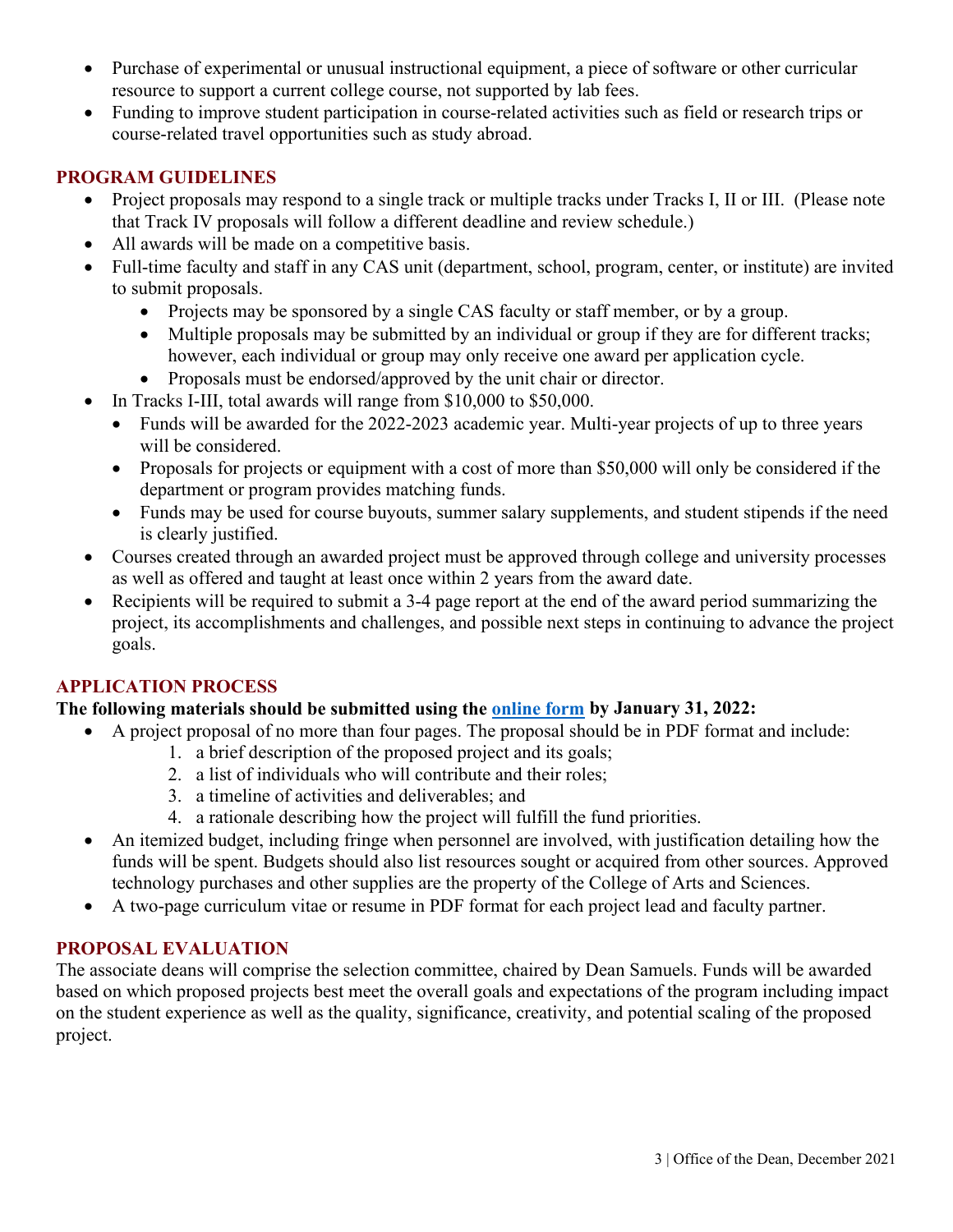# **McCausland Innovation Fund Proposal Track IV PHASE 1: ONLINE COURSE DEVELOPMENT**

*Proposal Track IV encompasses two phases. Phase 1 supports online course development and Phase 2 will support online program development. Proposals will be invited for projects aimed at developing sustainable, high-quality online course and program offerings within the college. Complete information and the online application form can be found on the [McCausland Innovation Fund website.](https://www.sc.edu/study/colleges_schools/artsandsciences/internal/for_faculty_staff/college_initiatives/mccausland/innovation_fund/index.php)*

In **Track IV Phase 1,** units will be invited to submit courses to be developed or revised for online delivery format using a team model for course development. This model is designed to support longevity in course offerings and provide a cohort learning community for collaborative faculty teams who will utilize best practices in online course design and pedagogy. Up to 25 courses (of all levels) will be supported in this phase.

The college also recognizes the importance of faculty online teaching expertise. Thus, a portion of the funding will be provided for full-time FTE faculty to participate in professional development from national leaders in online learning, such as the [Online Learning Consortium,](https://onlinelearningconsortium.org/) [Quality Matters,](https://www.qualitymatters.org/) [Educause,](https://www.educause.edu/) [US Distance Learning](https://usdla.org/)  [Association,](https://usdla.org/) etc.

Each unit can apply for funding for up to three courses. Chairs/directors should coordinate the information about these courses into a single application for their unit.

# **PROGRAM GUIDELINES**

Each course will receive up to \$10,000 in funding support.

- Funds can be used for salary (including fringe), technology, and participation in national professional development.
- Each course must have a FTE faculty lead, but can include non-FTE adjuncts and graduate students on each team.
- Example funding distribution per course:
	- $\circ$  Salary up to \$7,500 (fringe is included in this amount) for all cohort members
	- $\circ$  Technology up to \$1,750
	- o Professional Development up to \$750
- To build online teaching expertise within the college, we are encouraging full-time faculty participation in professional development training and workshops from national leaders in online teaching. For instance, funding can be used by faculty to become trained as prestigious Quality Matters Master and Peer Reviewers.

# *Expectations of Cohort Members*

- Participate in proposed cohort course development and learning community activities.
- Develop high-quality online courses (shareable Bb shell, syllabus, reusable artifacts/materials, repository, templates, etc.) and consistently offer the courses online.
- Allow the course to serve as an exemplar for others within CAS.
- Finalize course development and submit APPs proposal by September 30, 2022.
- Upon completion of online teaching professional development, faculty will be asked to provide a list of 4-5 best practices learned that will be shared with colleagues.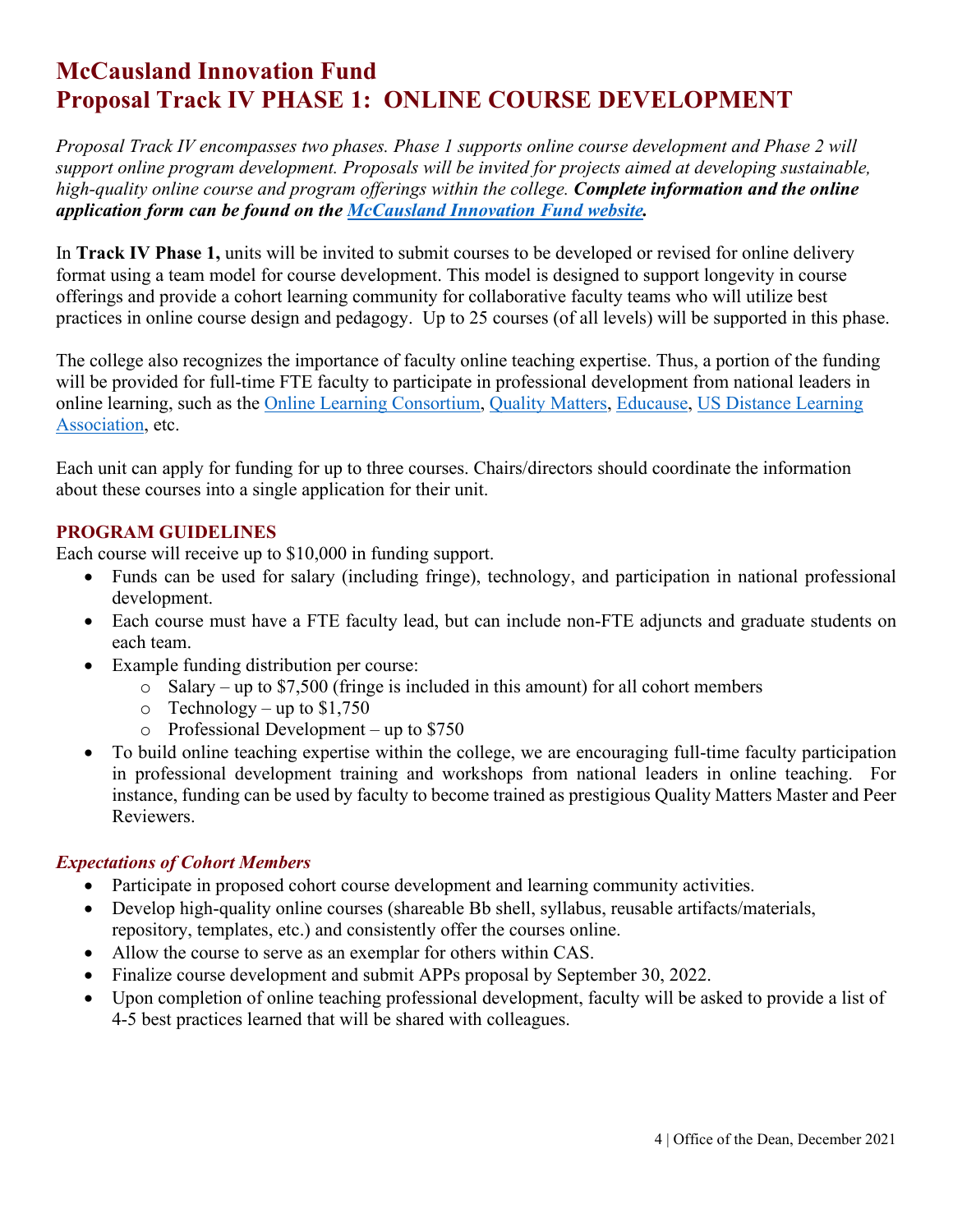### *Timelines of Activities*

| <b>Tentative Dates</b> | <b>Activity</b>                                          |
|------------------------|----------------------------------------------------------|
| December 15, 2021      | Call for Proposals launched                              |
| January 30, 2022       | Units submit proposals                                   |
| February 18, 2022      | Review committee makes recommendations                   |
| March 10, 2022         | Selected faculty teams notified                          |
| April 2022             | Teams communicate to discuss roles and allocation of     |
|                        | labor                                                    |
| May 2022               | <b>Cohort Kick-Off Orientation</b>                       |
| May-June, 2022         | Meet with instructional designer                         |
| May-June, 2022         | Develop online course syllabus                           |
| May-July 2022          | Submit syllabus to APPS for DL-Approval (if needed)      |
|                        | Develop digital instructional materials and assignment   |
|                        | grading criteria/rubrics                                 |
| June-August, 2022      | Meet with ODL: help create, edit, caption lecture videos |
| By September 30, 2022  | Develop content in CAS Blackboard Sandbox                |
| Fall 2022              | Modify/Submit APPS proposal and course as needed         |
| June, 2022             | Cohort Learning Community Professional Development #1    |
| <b>July 2022</b>       | Cohort Learning Community Professional Development #2    |
| September 2022         | Cohort Learning Community Professional Development #3    |
| Nov or Dec 2022        | Cohort Wrap-up Meeting                                   |
| Spring 2023            | Teach course online                                      |

### **APPLICATION PROCESS**

The application is completely [online.](https://www.sc.edu/study/colleges_schools/artsandsciences/internal/for_faculty_staff/college_initiatives/mccausland/innovation_fund/index.php) Information requested includes a brief rationale of why the courses were selected, amount requested per course, and typical enrollment numbers. Applications should also include also potential first time the course would be taught online and list of people who will develop each course.

# **PROPOSAL EVALUATION**

- Up to 25 courses will be supported in this phase.
- All courses submitted will be reviewed and considered individually.
- Courses will be selected based on college and unit needs. Examples include:
	- o Courses to complete a major or minor courses online
	- o High demand course or courses that create bottlenecks
	- o Courses that if offered online would solve classroom space issues
	- o Carolina Core demands from other units or colleges
	- o Courses that support other colleges' online programs
- Proposals for new course conversions and course revisions of previously developed courses will be considered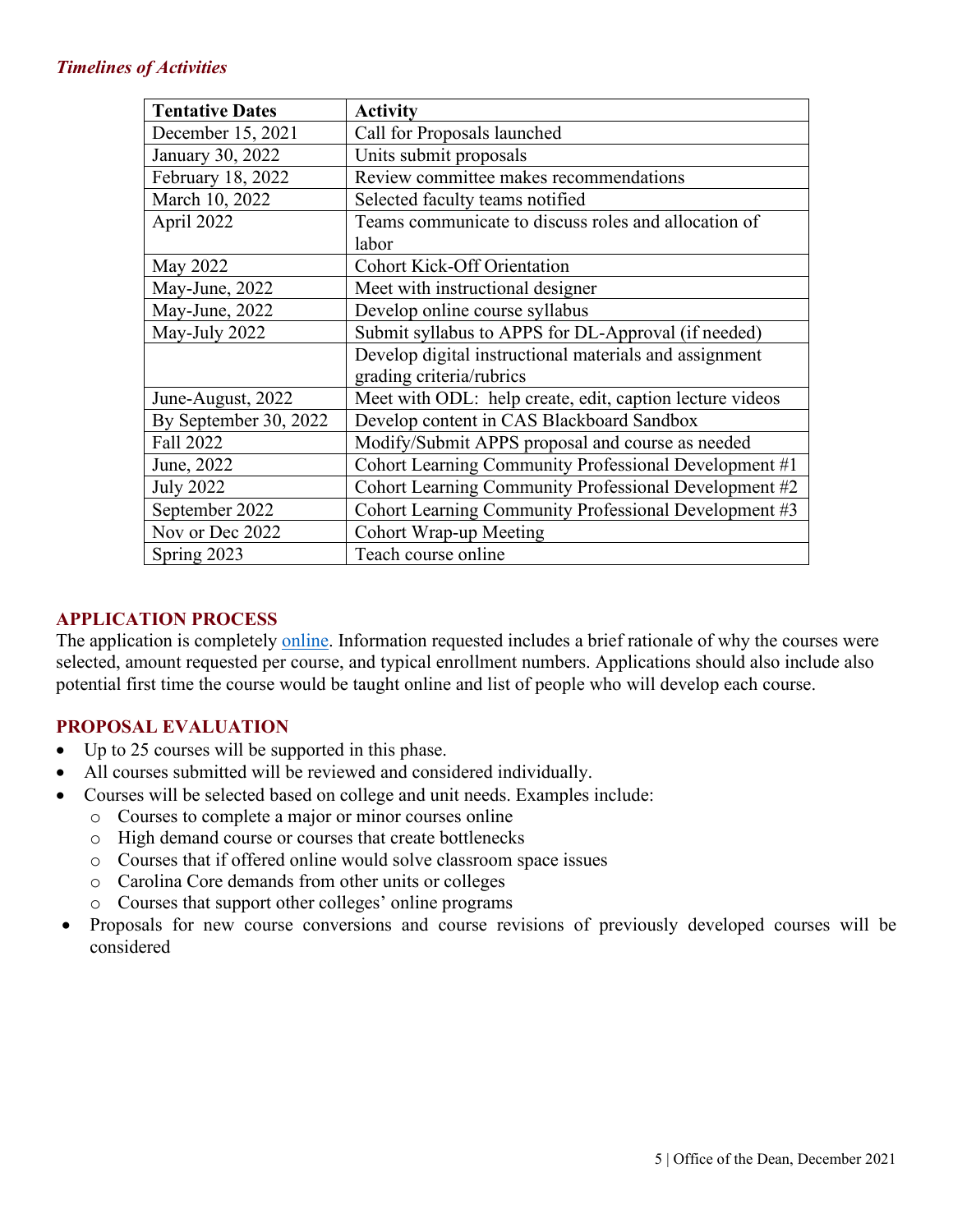# **McCausland Innovation Fund Proposal Track IV PHASE 2: ONLINE PROGRAM DEVELOPMENT**

*Track IV encompasses two phases. Phase 1 supports online course development and Phase 2 will support online program development. Proposals will be invited for projects aimed at developing sustainable, highquality online course and program offerings within the college. Complete information and the online application form can be found on the McCausland [Innovation Fund website.](https://www.sc.edu/study/colleges_schools/artsandsciences/internal/for_faculty_staff/college_initiatives/mccausland/innovation_fund/index.php)*

**Track IV Phase 2** awards will support units who are committed to moving an academic program online. All types and levels of for-credit academic programs in the college (undergraduate, master's, doctoral, graduate or undergraduate certificates, majors, or minors) will be considered. Program proposals may be for either existing or new programs. Up to 5 programs will be supported in this phase.

### **PROGRAM GUIDELINES**

- Funding requests for up to \$25,000 will be supported in this phase
- Funding may be used for summer salary, course releases for the person completing administrative tasks on the project, technology, online course development, professional development, etc.

### *Expectations*

- The expectation is that a unit will move an academic degree program online and submit the required approval forms and documentation to seek approval from Faculty Senate and CHE.
- Administrative tasks to launch the online program should occur within 2022-2023 academic year, knowing that approval processes and development may extend beyond AY2023.
- Units should specify a target launch date for the online program.
- A final report brief detailing progress will be required; tentatively due May 2023.

# *Phase II Activities (Tentative Dates)*

- March 15: Call opens
- May 15: Proposal deadline
- June: Review committee makes recommendations
- June-July: Selected units notified
- August: Online Program Development Kick-Off Orientation
- Fall 2022: Project lead meets with CAS Dean's Office staff to discuss processes and needed support
- Fall-Spring 2023: Work on steps/tasks needed for approvals
- May 2023: Submit project progress report

# *Planning Worksheet Template*

This worksheet is meant to help with planning development and/or moving an academic program online from conception to program launch. The list of steps may not be all inclusive and can be re-organized based on applicant needs.

# **APPLICATION PROCESS**

- The application is completely [online.](https://www.sc.edu/study/colleges_schools/artsandsciences/internal/for_faculty_staff/college_initiatives/mccausland/innovation_fund/index.php)
- The following materials will be required:
	- o A project narrative must be submitted outlining which program will be moved online, providing an overview, potential program format, proposal overview narrative, description of potential students, rationale for moving this program online, project activities timeline, and list of faculty who will be involved in this proposal development. This narrative has a 4-page maximum length, using Arial or Calibri font.